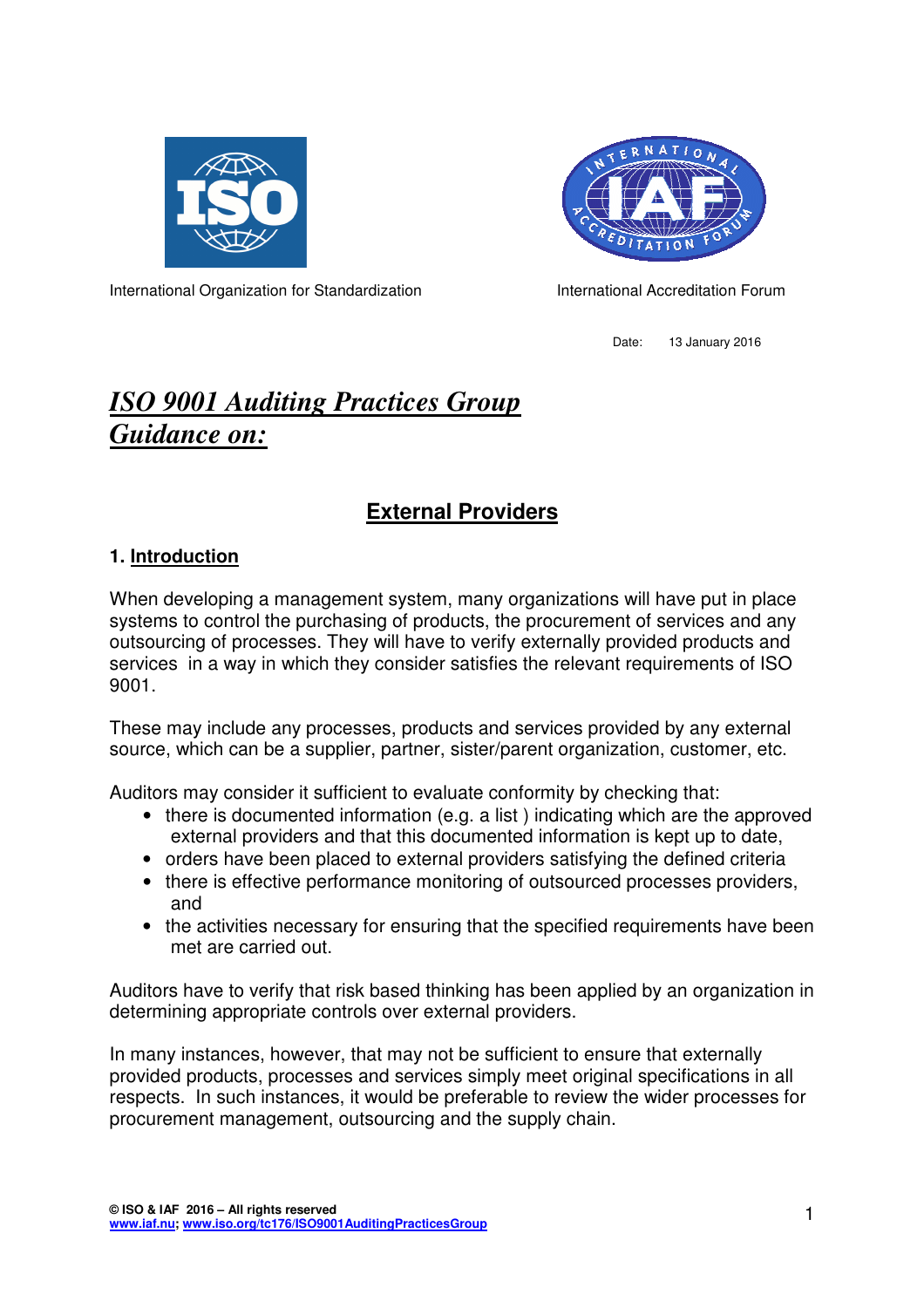## **2. Auditing the Procurement Process**

In auditing the process for the management of procurement, the following should be considered:-

- Procurement starts during the design and development of a product and service when a specification is prepared;
- Inter-departmental discussions take place to ensure that potential external providers can provide a process, products and service that meets the design specification at the required cost;
- The organization should ensure that the specified purchase requirements are correct prior to their communication to the external provider;
- Statutory and regulatory requirements have been included in the purchase requirements; and,
- The degree of risk associated with a component, product or part of the service, and the controls required to ensure that it meets the design specification, have been assessed.

Practical suggestions of ways in which to confirm that the above points have been considered are:-

- Confirm that the specification quoted in a purchase order is the same as the specification contained in the design (or the specification received from the customer);
- Identify whether or not there were discussions between the organization and potential suppliers regarding the design specification of critical components during the design process or prior to an order being placed;
- Was there some form of "approval" of the specification before the final specification/order was confirmed to the external provider?
- Does the purchase order contain or refer to any statutory or regulatory requirements?

## **3. Auditing the Supply Chain**

In many cases, audits of the evaluation and selection of external providers simply consists of a review of the organization's approved external provider list and whether this list has been reviewed at regular intervals. In many cases this may not be sufficient to ensure that the organization has effective control of all of those external providers within its supply chain. Issues to consider include:-

- Are external providers of critical component products or critical services selected based only on their ability to supply at an economical price, or is their ability to supply consistently to specifications also taken into consideration?
- Are outsourced processes considered in the supply chain and relevant levels of controls are in place?
- Are external providers included in approved lists solely on their continued registration against a recognised quality standard, or is the scope of this registration reviewed?